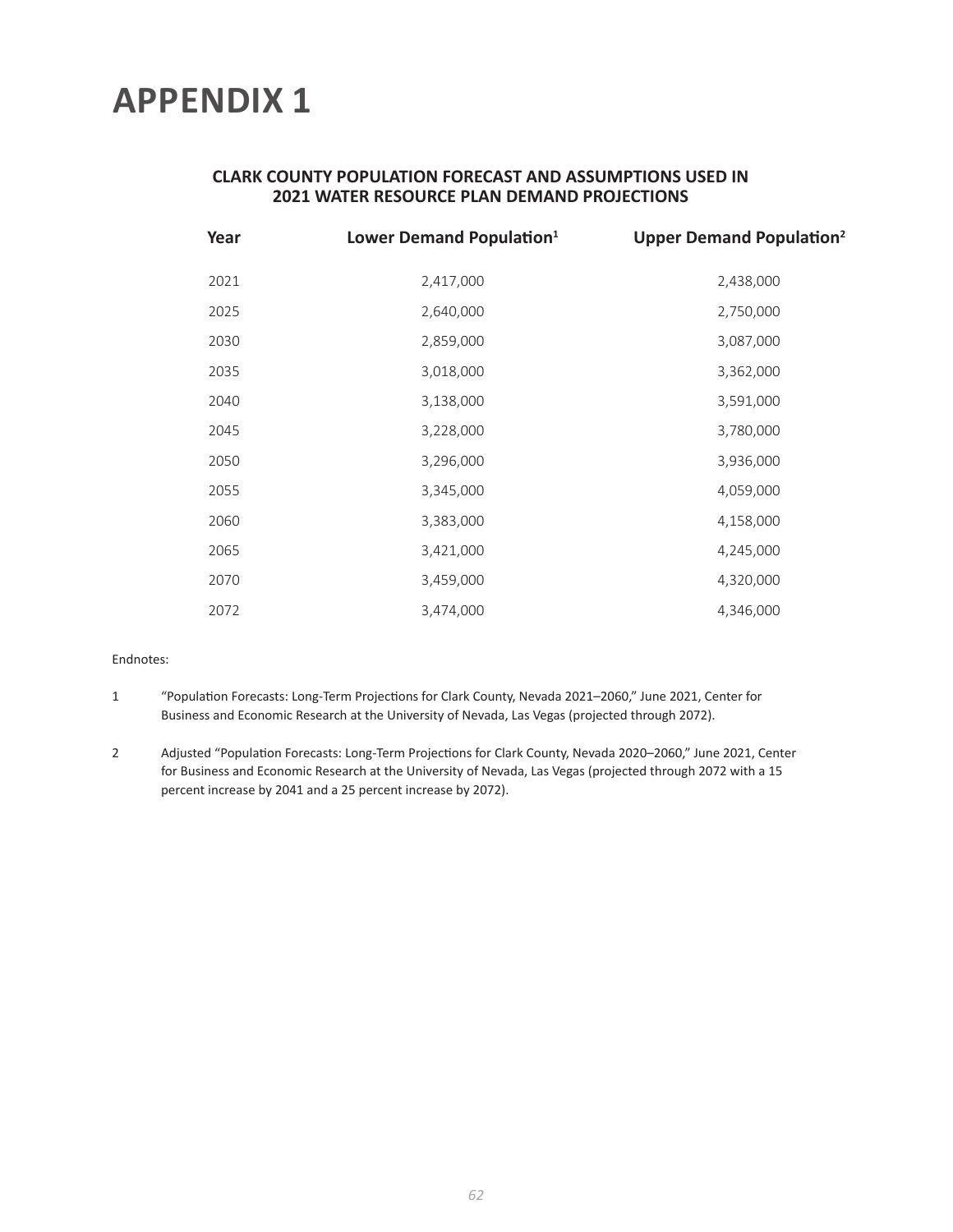| Year | <b>Lower Demand</b><br>(86 GPCD Conservation goal) | <b>Upper Demand</b> | <b>Upper Demand</b><br>(86 GPCD Conservation goal) (98 GPCD Lower Conservation Scenario) |
|------|----------------------------------------------------|---------------------|------------------------------------------------------------------------------------------|
| 2021 | 291,000                                            | 294,000             | 296,000                                                                                  |
| 2025 | 298,000                                            | 310,000             | 322,000                                                                                  |
| 2030 | 295,000                                            | 318,000             | 345,000                                                                                  |
| 2035 | 281,000                                            | 314,000             | 357,000                                                                                  |
| 2040 | 293,000                                            | 335,000             | 376,000                                                                                  |
| 2045 | 301,000                                            | 353,000             | 389,000                                                                                  |
| 2050 | 307,000                                            | 367,000             | 399,000                                                                                  |
| 2055 | 312,000                                            | 379,000             | 405,000                                                                                  |
| 2060 | 316,000                                            | 388,000             | 415,000                                                                                  |
| 2065 | 319,000                                            | 396,000             | 424,000                                                                                  |
| 2070 | 323,000                                            | 403,000             | 431,000                                                                                  |
| 2072 | 324,000                                            | 405,000             | 434,000                                                                                  |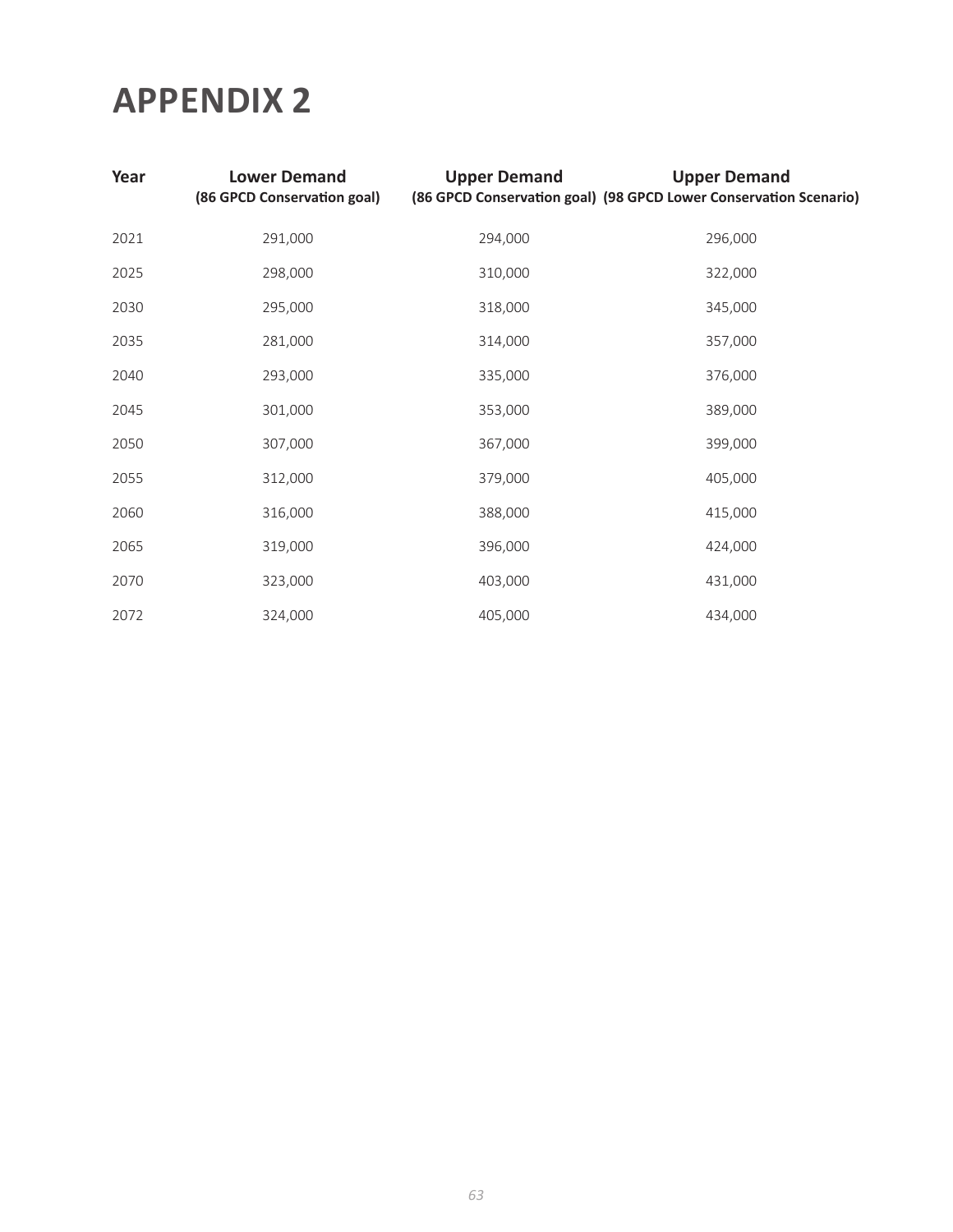#### **IRPAC 2020 RECOMMENDATIONS**

The SNWA Board of Directors established the 11-member Integrated Resource Planning Advisory Committee (IRPAC 2020) in 2019 to evaluate and develop recommendations on various issues critical to the SNWA's mission. As detailed below, the committee's deliberations resulted in 22 recommendations that were accepted by the SNWA Board of Directors in September 2020. Major topics include water resources, water conservation, facilities and rates.

#### **GENERAL RECOMMENDATIONS**

1. Work with community stakeholders to implement IRPAC recommendations.

#### **MCCP AND FACILITIES**

- 2. Maintain current asset management funding levels and practices to ensure reliable water treatment and transmission in Southern Nevada.
- 3. Pursue projects to meet Nevada's Renewable Portfolio Standard.
- 4. Include the candidate projects presented to IRPAC 2020, totaling \$3.166 billion, in the SNWA's Major Construction and Capital Plan (MCCP).

#### **WATER RESOURCES**

- 5. Pursue emerging water resource opportunities with Colorado River partners to increase Nevada's water supplies, as presented to IRPAC on December 18, 2019.
- 6. Require out-of-valley development to return wastewater to Lake Mead and embed the principles of the SNWA's Out-of-Valley Water Use Policy within municipal codes and Las Vegas Valley Water District (LVVWD) Service Rules.

#### **CONSERVATION**

- 7. Pursue changes necessary to achieve the SNWA's current water conservation goal of a minimum of 105 GPCD by 2035 and further efforts to achieve additional conservation thereafter.
- 8. Reduce existing non-functional turf acreage by 50 percent by 2035.
- 9. Embed the principles of the SNWA's Non-Functional Turf Resolution in municipal codes and LVVWD Service Rules.
- 10. Limit future installations of cool-season turf in public spaces and expedite the conversion of cool season turf to warm-season turf at existing public facilities.
- 11. Implement smart controller technology to automate landscape watering compliance and increase outreach and enforcement efforts.
- 12. Pursue implementation of advanced metering infrastructure and develop partnerships and programs to improve the speed of customer leak repairs.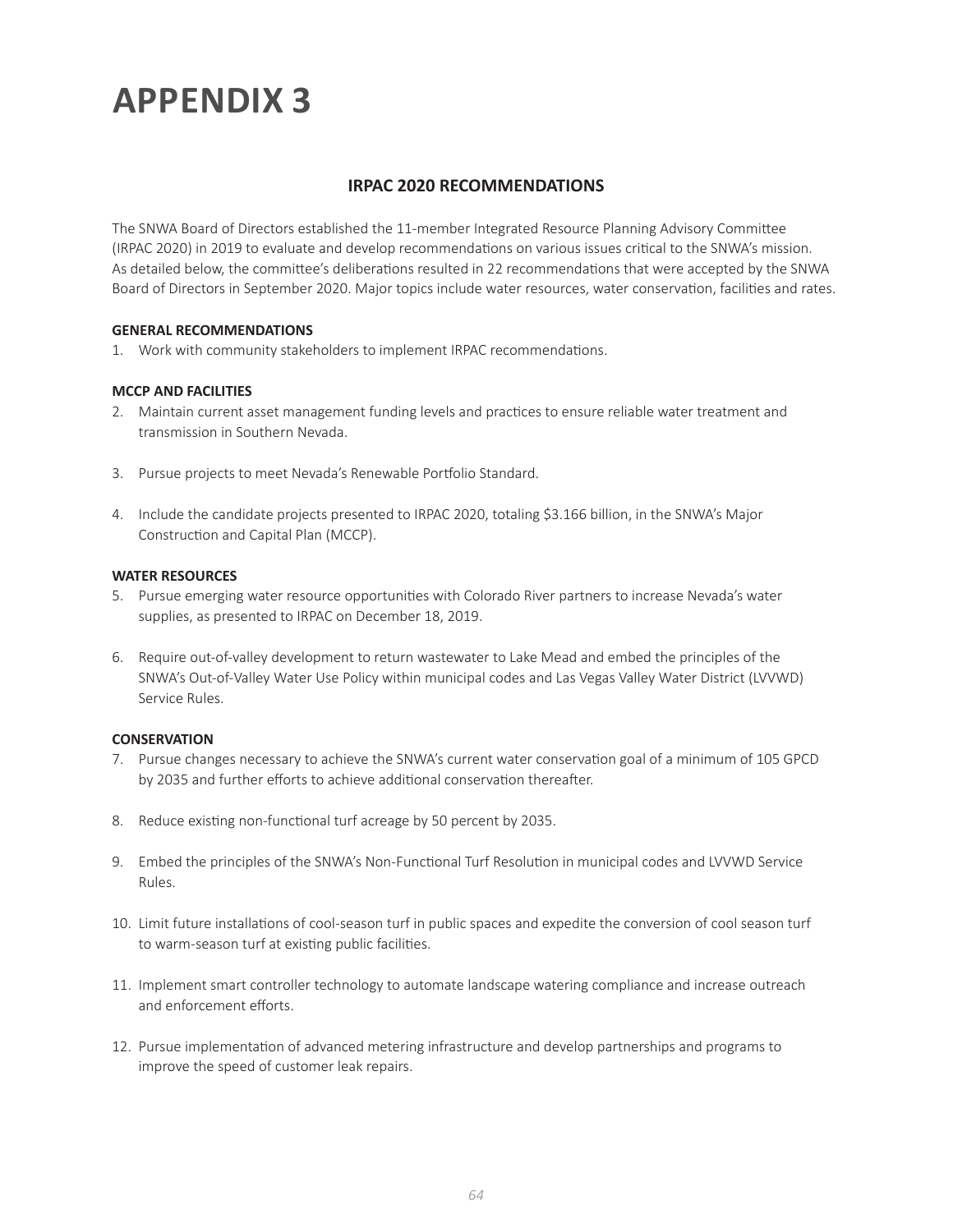- 13. Evaluate changes necessary to reduce current and future consumptive water losses associated with evaporative cooling technology.
- 14. Establish an efficiency review policy and process for new large water users to encourage efficient development and disincentivize consumptive use.
- 15. Continue to make investments that will maintain or improve the existing water loss rates among wholesale and retail water purveyors.
- 16. Continue outreach efforts to engage the public and effectuate the changes needed to meet the community's regional conservation goal.

#### **FUNDING**

- 17. Fund the MCCP with a combination of debt capital and pay-go to manage unrestricted reserve balances at adequate levels consistent with the Reserve Policy.
- 18. Implement a six-year annual increase to SNWA charges effective January 2022 to: 1) Phase-in an inflationary catch up, and 2) Adjust for subsequent annual inflation within the six-year period: – Increase the Connection Charge by 9.5% annually for six years effective Mar. 2022 – Increase the Infrastructure Charge by 4.6% annually for six years effective Jan. 2022 – Increase the Commodity Charge by 4.8% annually for six years effective Jan. 2022.
- 19. Implement an indexed rate component to the SNWA Infrastructure and Commodity charges annually, effective January 2028, and limit future increases to a floor of 1.5% and a ceiling of 4.5% each year. – Infrastructure Charge in accordance with Engineering News Record (ENR) index – Commodity Charge in accordance with the Consumer Price Index (CPI) Do not implement inflationary increases in a year in which the five-year forecast unrestricted reserve balance is projected to be greater than 150% of targeted reserve balances.
- 20. Implement an indexed rate component to the SNWA Connection Charge annually in accordance with the ENR index, effective March 2028.
- 21. Eliminate the \$16.1 million Connection Charge threshold, require SNWA Connection Charge revenues to fund the pay-go portion of capital expenditures and related debt service, and exclude from funding recurring operating expenses.
- 22. Provide IRPAC 2020 with an annual update of the funding model and convene the committee as necessary.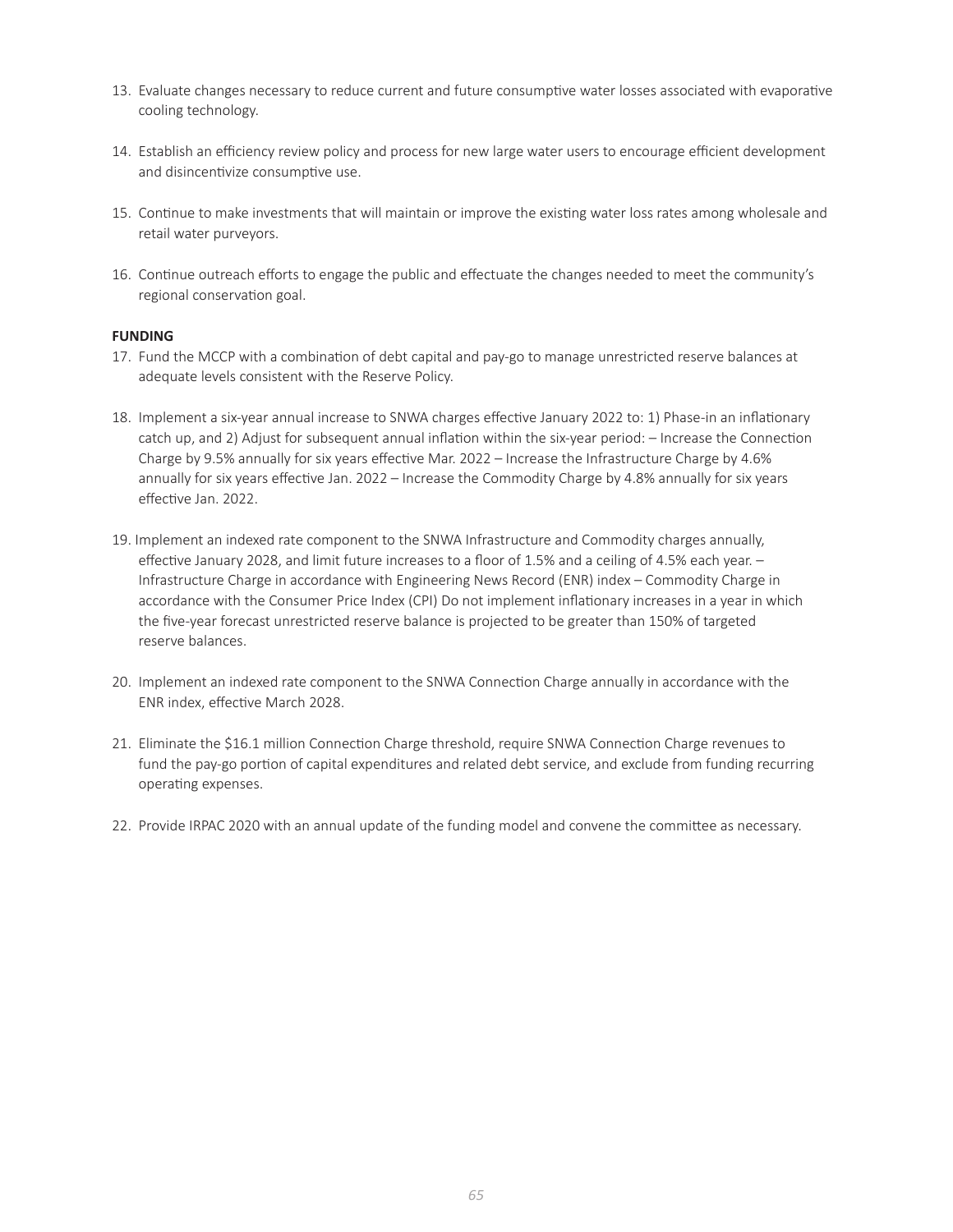#### **WATER SUPPLY DETAIL**

Figure A-1 from the Colorado River Basin Study illustrates the range of Colorado River inflows considered under observed hydrology and climate change projections, providing useful detail to compare the water supply conditions presented in Chapter 4. The graph on the left was developed using observed resampled average annual Colorado River natural flow at Lees Ferry. It shows the variability of future hydrology based on observed records, with a range of Colorado River inflow between approximately 13.7 MAFY and 16.3 MAFY. Mean inflow for the period of record at that time is approximately 15 MAFY.

The graph on the right considers how climate change might impact Colorado River inflows and flow variability. It was developed using Downscaled General Circulation Model (Downscaled GCM) projections and simulated hydrology, which project the climate will continue to warm in the future. The range of inflow for the Downscaled GCM projection is between approximately 10 MAFY and 17 MAFY. The mean inflow is approximately 13.7 MAFY.

The water supply conditions presented in Chapter 4 include one water supply condition within range of the average observed natural flows and two below the range of average observed natural flow. The water supply conditions are more closely aligned with Downscaled GCM projections, as two of the modeled water supply conditions are within the mid-range of the Downscaled GCM projections and one below of the range of the Downscaled GCM projections.



FIGURE A-1 **Average Annual Colorado River Natural Flows at Lees Ferry in Million Acre-Feet per Year (MAFY)**

#### ENDNOTES

- 1 "Colorado River Basin Water Supply and Demand Study Technical Report B – Water Supply Assessment," December 2012, U.S. Bureau of Reclamation.
- 2 The lower and upper borders of each box in the graph represent the 25th and 75th percentile values (lower quartile Q1 and upper quartile Q3). The band within each box denotes the median (dash) and the mean (triangle) values. The value

Q3-Q1 is the interquartile range or IQR. Thus, 50 percent of the values reside within the box and the IQR is the height of the box. The upper and lower vertical lines, or whiskers, cover the points outside of the box. Each of the whiskers covers 25 percent of the values. The colored lines in the graphs represent average annual flow for the water supply conditions used in Chapter 4.